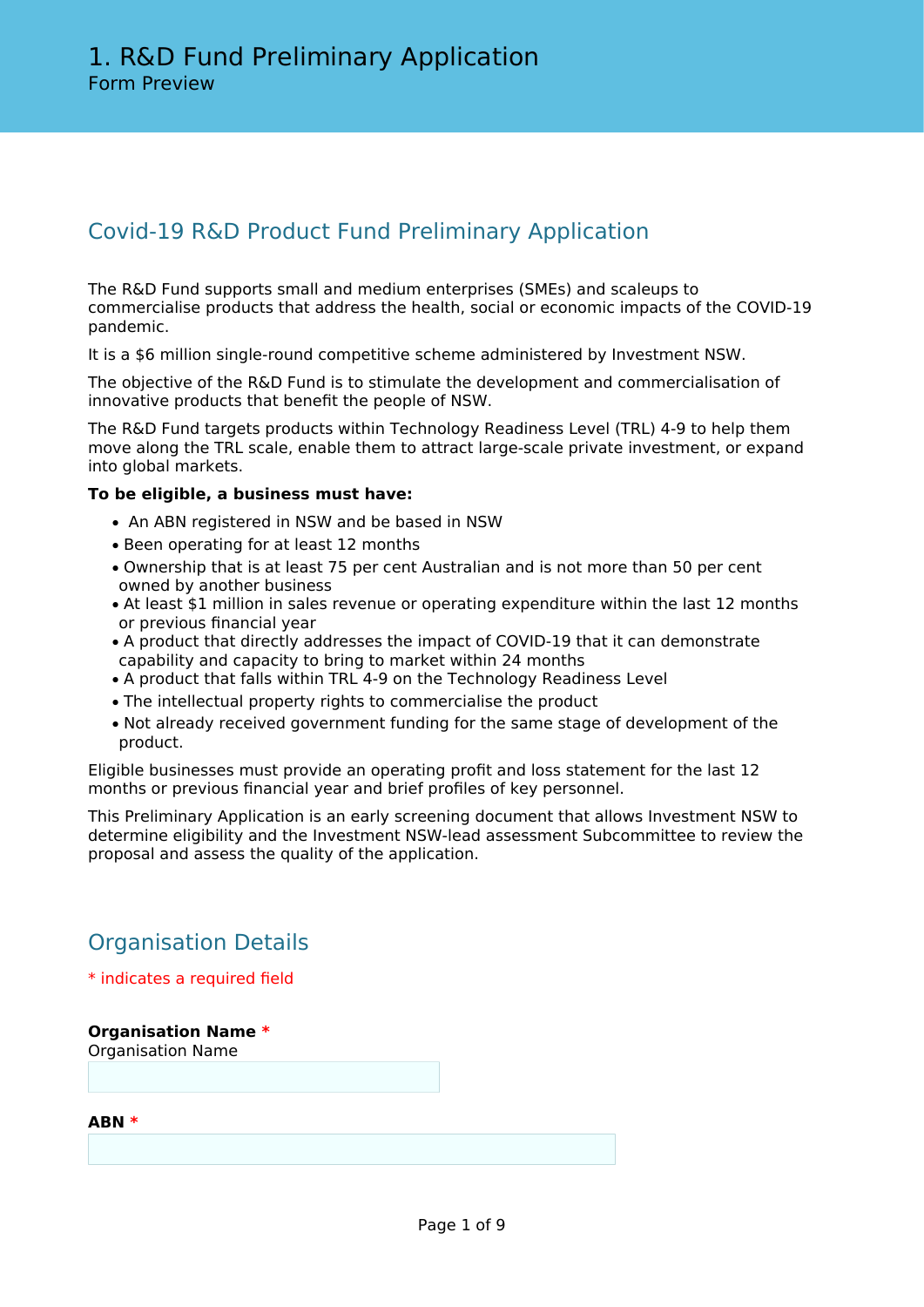# 1. R&D Fund Preliminary Application Form Preview

The ABN provided will be used to look up the following information. Click Lookup above to check that you have entered the ABN correctly.

| Information from the Australian Business Register |  |  |
|---------------------------------------------------|--|--|
| <b>ABN</b>                                        |  |  |
| Entity name                                       |  |  |
| <b>ABN status</b>                                 |  |  |
| Entity type                                       |  |  |
| Goods & Services Tax (GST)                        |  |  |
| <b>DGR Endorsed</b>                               |  |  |
| More information<br>ATO Charity Type              |  |  |
| <b>ACNC Registration</b>                          |  |  |
| <b>Tax Concessions</b>                            |  |  |
| Main business location                            |  |  |
|                                                   |  |  |

Must be an ABN.

### **Organisation Trading Address \***

Address

Address Line 1, Suburb/Town, State/Province, Postcode, and Country are required.

#### **Organisation Website \***

Must be a URL.

#### **Which industry does your organisation belong to?**

# Contact for Application

**Contact Name \***

First Name Last Name

#### **Contact Position \***

For example CEO, Grant Coordinator, Operations Manager

#### **Contact Primary Phone Number \***

Must be an Australian phone number. Include area code for land lines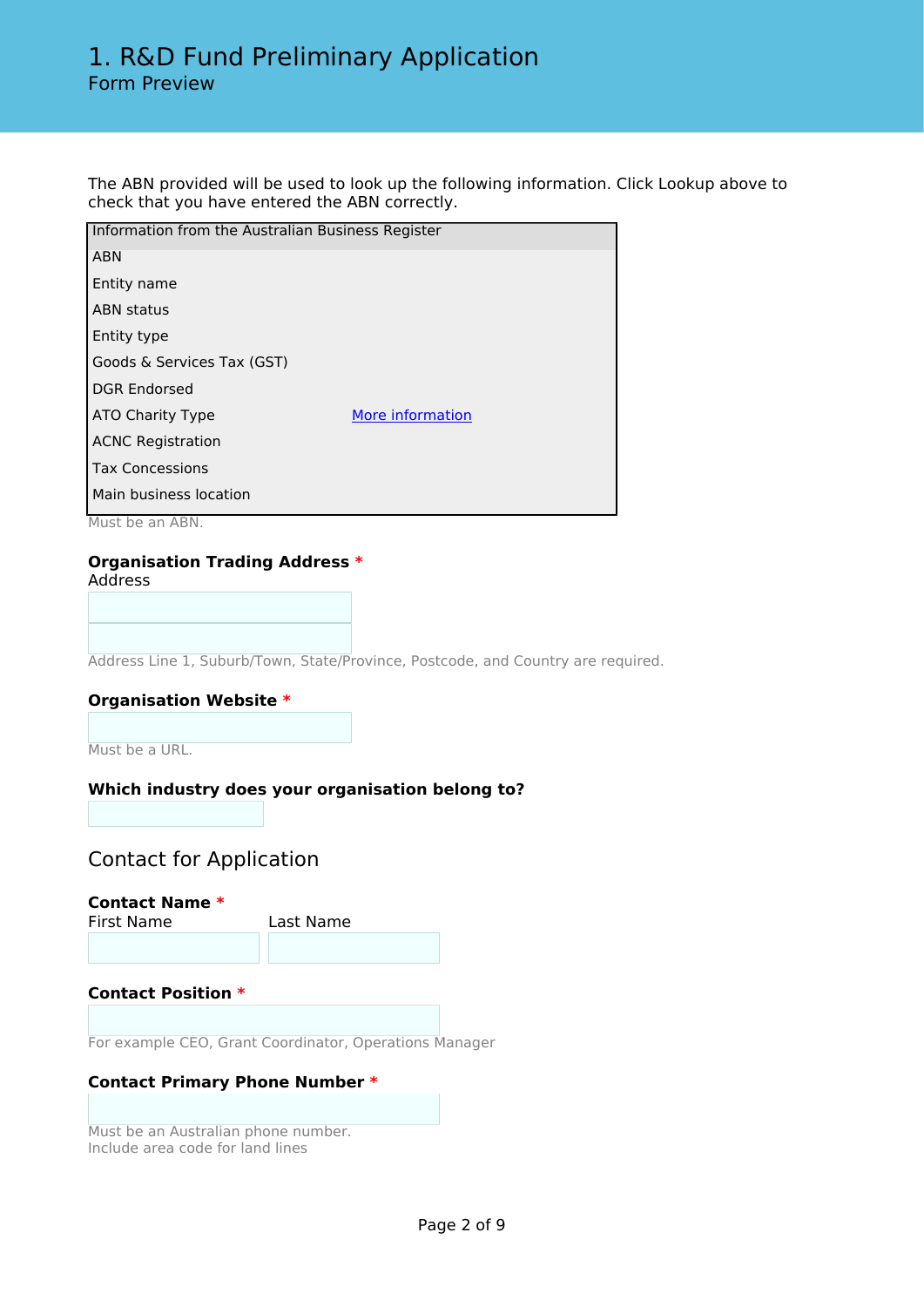#### **Contact Primary Email \***

Must be an email address.

| <b>Eligibility</b>                                                                                                                                                             |               |  |  |  |  |
|--------------------------------------------------------------------------------------------------------------------------------------------------------------------------------|---------------|--|--|--|--|
| * indicates a required field                                                                                                                                                   |               |  |  |  |  |
| Is the business based in NSW? $*$<br>$\circ$ Yes                                                                                                                               | $\circ$ No    |  |  |  |  |
| Has the business been operating for at least 12 months? $*$<br>$\bigcirc$ Yes                                                                                                  | $\circ$ No    |  |  |  |  |
| Is the business at least 75% Australian owned? *<br>$\circ$ Yes                                                                                                                | $\bigcirc$ No |  |  |  |  |
| Do you (i.e. the business applying for the grant) own 50% or more of the<br>business? *<br>$\circ$ Yes                                                                         | $\bigcirc$ No |  |  |  |  |
| Can the business demonstrate at least \$1 million in sales revenue or operating<br>expenditure within the last 12 months or previous financial year? *<br>$\circ$ Yes          | $\bigcirc$ No |  |  |  |  |
| Does the business have a product that directly addresses the impact of COVID-19<br>that it can demonstrate capability and capacity to bring to market within 24<br>months? $*$ |               |  |  |  |  |
| $\circ$ Yes                                                                                                                                                                    | $\bigcirc$ No |  |  |  |  |
| Does the business have the intellectual property rights to commercialise the<br>product? *                                                                                     |               |  |  |  |  |
| $\bigcirc$ Yes                                                                                                                                                                 | $\bigcirc$ No |  |  |  |  |
| Has the business already received government funding for the same stage of<br>development of the product? *                                                                    |               |  |  |  |  |
| $\circ$ Yes                                                                                                                                                                    | $\circ$ No    |  |  |  |  |
| Does the business's product fall within TRL 4-9 on the Technology Readiness                                                                                                    |               |  |  |  |  |

**Level? \***

☐ Yes

☐ No

To demonstrate eligibility, businesses must also provide a profit & loss statement and key personnel profiles.

## **Please upload a copy of the business' profit and loss statement for the last 12 months or previous financial year. \***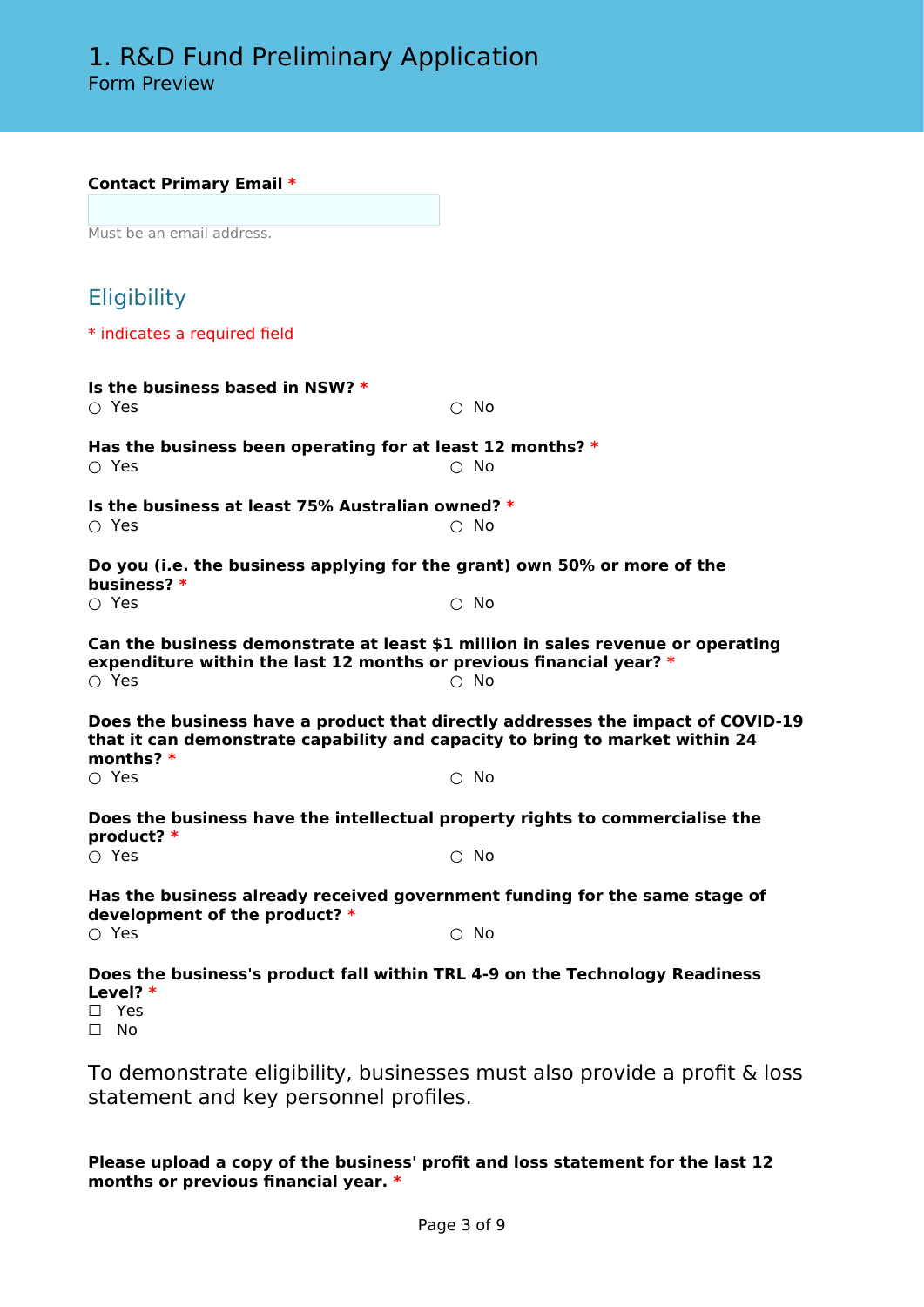Attach a file:

For the last 12 months or the last financial year

## **Select the type of evidence you will provide for the key personnel \***

☐ Upload CV ☐ Provide LinkedIn URL Select both if applicable

#### **Upload a CV for each of the key personnel. \*** Attach a file:

Title each file with the key personnel's name

#### **Provide a LinkedIn URL for each of the key personnel (add additional rows if necessary)**

| Name of key personnel | <b>LinkedIn URL</b> |
|-----------------------|---------------------|
|                       |                     |

# Project Details

\* indicates a required field

**Project Title \***

#### **Total Amount Requested \***

\$ Must be a dollar amount. What is the total financial support you are requesting in this application?

## **Proposed Project Location (at what location will the product or service be developed?) \***

Address

Address Line 1, Suburb/Town, State/Province, Postcode, and Country are required.

#### **Provide one sentence to describe your proposed solution \***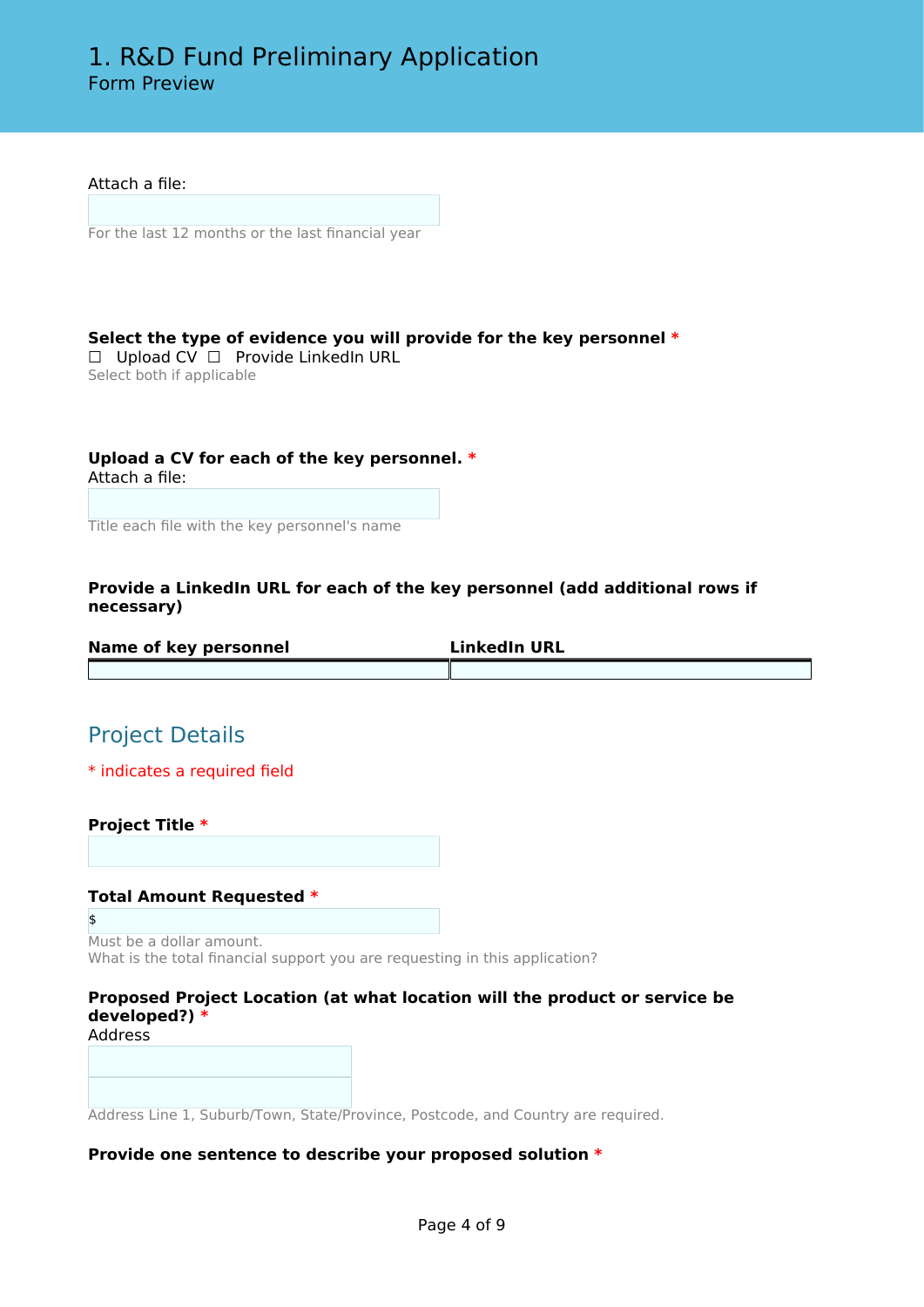Must be no more than 50 words.

#### **Provide a brief description of the product you intend to market within 24 months**

Must be no more than 100 words.

**How will this product address the health, social or economic impacts of the COVID-19 pandemic? \***

**Proposed project location (at what location will the product or service be developed?) \***

**Do you have a clear path or strategy to achieve commercialisation? \***

No more than 250 words.

**If successful, how will this grant help progress the commercialisation of the product? \***

No more than 250 words.

**The following three questions are an opportunity for you to provide a brief response to the Impact, Effectiveness and Delivery of your solution according to the Assessment Criteria (refer to [Appendix B – Assessment Criteria and Appendix](https://www.business.nsw.gov.au/__data/assets/pdf_file/0007/400210/R-and-D-Fund-Guidelines.pdf) [C – Scoring Matrix in the Guidelines](https://www.business.nsw.gov.au/__data/assets/pdf_file/0007/400210/R-and-D-Fund-Guidelines.pdf)). If you are selected to proceed to Stage Two and submit a full application form, you will be required to address these criteria in more detail.**

Note: responses can be written in paragraphs or dot points.

#### **Describe how your solution addresses the IMPACT criteria. \***

#### Word count:

Must be no more than 250 words.

i.e. What is the problem being addressed, uniqueness of solution, market user and size of opportunity, how will the funding be used to accelerate R&D and commercialisation?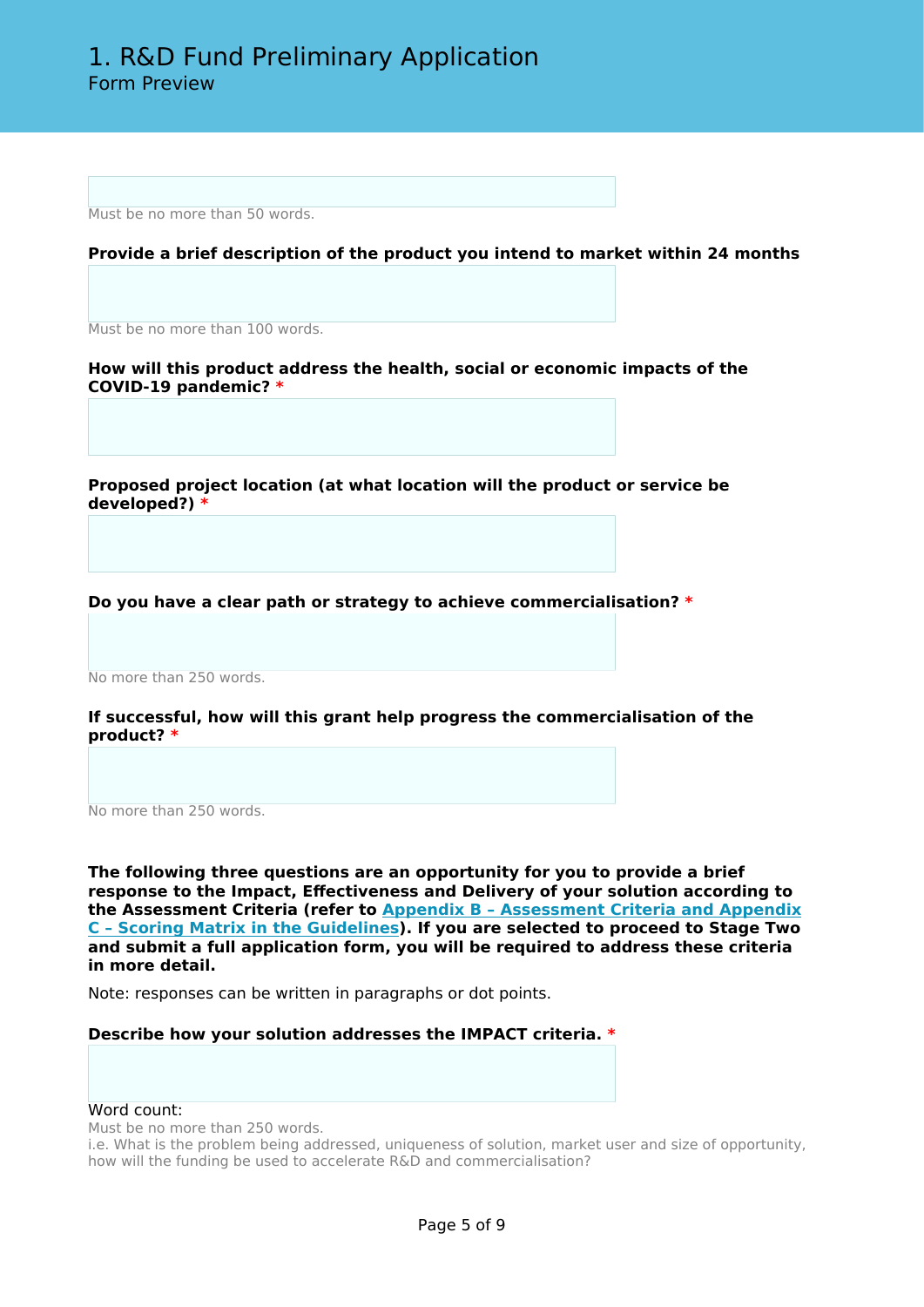### **Describe how your solution addresses the EFFECTIVENESS criteria. \***

Word count: Must be no more than 250 words. I.e. Track record of business, feasibility, viability

#### **Describe how your solution addresses the DELIVERY criteria. \***

#### Word count:

Must be no more than 250 words. I.e. Resourcing, timing and staging, coordination and alignment

## Technology Readiness Level Scale

Indicate the current development stage (from 1-9), and the expected development stage, if you are successful in receiving this grant funding.

For further information on how to complete this scale, please see Appendix A of the Guidelines.

#### *Note - The R&D Fund targets products with TRL 4-9 to help them move along the TRL scale*

|                                                                                       | <b>Technology Readiness Level (now)</b>         |          |          |     |          |  |  |
|---------------------------------------------------------------------------------------|-------------------------------------------------|----------|----------|-----|----------|--|--|
| $\bigcirc$ 4                                                                          | $\circ$ 5                                       | 6        | $\cap$ 7 | ∩ 8 | $\cap$ 9 |  |  |
|                                                                                       | <b>Technology Readiness Level (project end)</b> |          |          |     |          |  |  |
| $\bigcirc$ 4                                                                          | $\bigcirc$ 5                                    | $\cap$ 6 | $\cap$ 7 | ∩ 8 | $\cap$ 9 |  |  |
| Can you demonstrate an existing prototype or proof of concept? *<br>$\circ$ Yes<br>No |                                                 |          |          |     |          |  |  |
|                                                                                       | Please provide details. *                       |          |          |     |          |  |  |
|                                                                                       |                                                 |          |          |     |          |  |  |
|                                                                                       | Must be no more than 100 words.                 |          |          |     |          |  |  |

## **Please upload any documentation to support this preliminary application (i.e. pitch deck).**

Attach a file:

# Additional Details

\* indicates a required field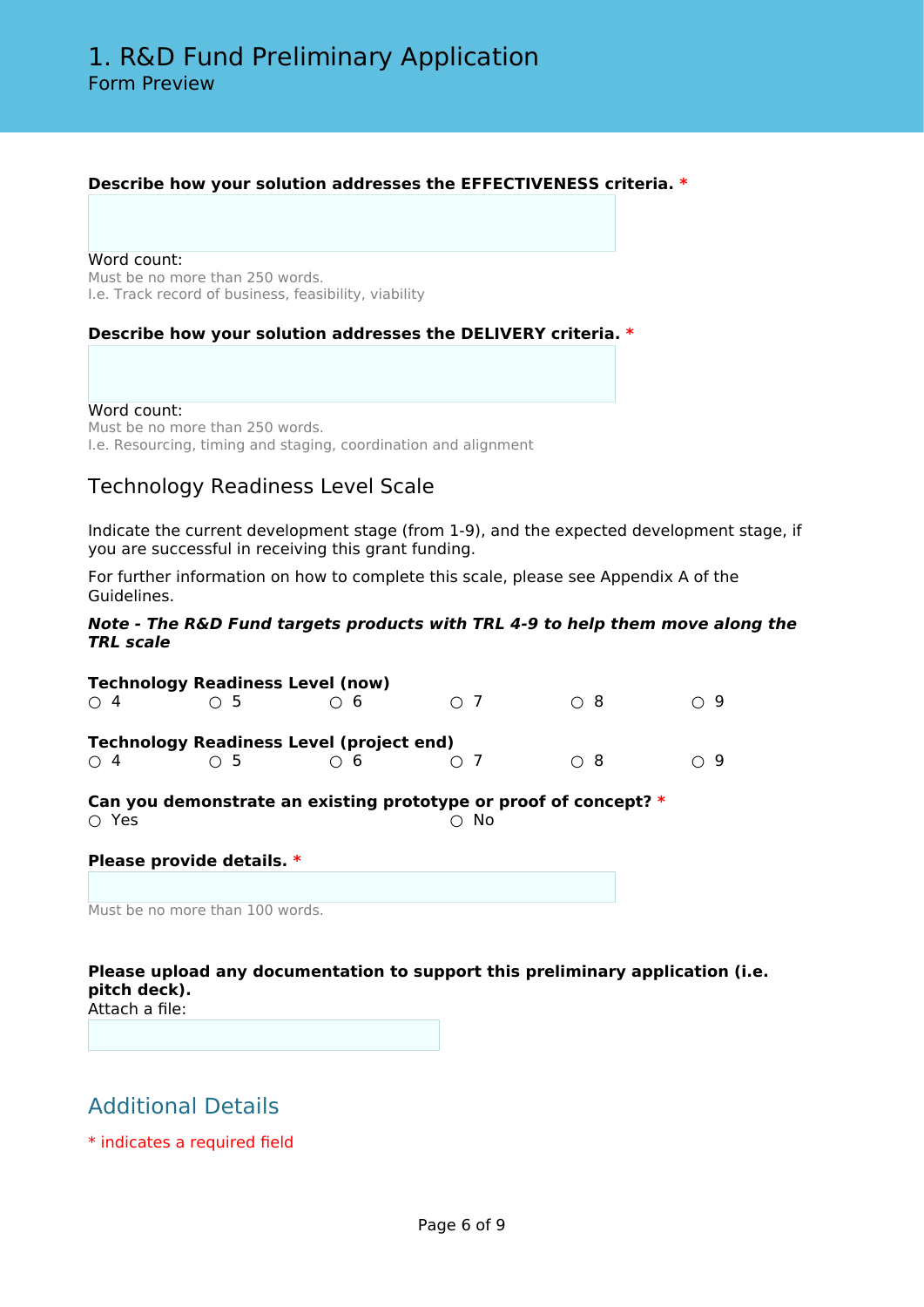### **How many people are currently employed by the business? \***

Must be a number.

#### **Do you identify as an Aboriginal/Torres Strait Islander-owned business? \***

- Yes
- No
- Prefer not to say

# Application Terms ("Terms")

\* indicates a required field

#### **Your application**

1. By submitting an application to the Crown in the Right of the State of New South Wales acting through Investment NSW (ABN 78 520 401 237) (Investment NSW) constitutes an acceptance by you of the Terms and you agree to be bound by the Terms.

2. Your Stage One Application Form must be submitted to Investment NSW on or before Monday 6 September 2021, 5:00PM.

3. Applications that are incomplete or do not comply with the instructions provided in the application form are invalid and may not be accepted by Investment NSW.

4. You agree to bear the costs of preparing and submitting your application without recourse to Investment NSW.

5. You confirm that all of the information provided as part of the application is true, correct and valid as at the date of your application.

6. You agree to indemnify Investment NSW against and in respect of all damages, losses, expenses and costs (including legal costs on an indemnity basis) which arise out of or relate to any incorrect or invalid information that you provide to Investment NSW through this application.

7. If you are found to have made false or misleading claims or statements, or to have obtained improper assistance in relation to your application, Investment NSW may exclude your application from the evaluation process. You should be aware that giving false or misleading information to Investment NSW is a serious offence under the Criminal Code Act 1995 (Cth).

8. An application submitted electronically will be treated in accordance with the Electronic Transactions Act 2000 (NSW). Assessment and approval of your application.

9. Investment NSW reserves the right to verify the information provided by you as part of your application and determine your eligibility for funding.

10. Submitting an application does not guarantee approval of funding. Approval of funding is at the sole discretion of the Investment NSW.

11. Nothing in this request for applications or your application will be construed as giving rise to any contractual obligations or rights, express or implied, by the issue of this request for applications or the submission of an application by you (other than your agreement to these Terms).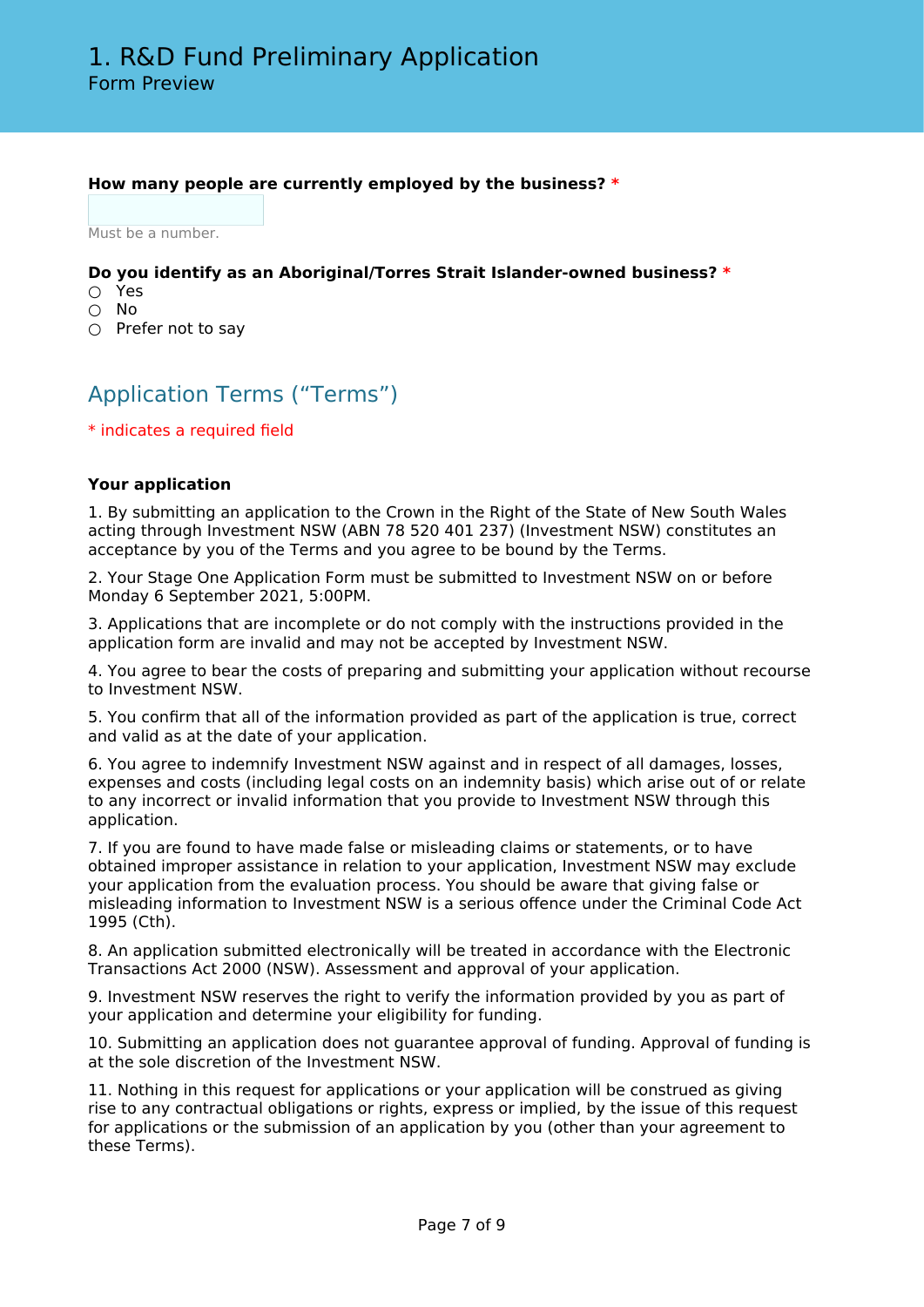12. If your application is successful, the information provided in this application will form part of a funding agreement to be separately agreed and signed with Investment NSW. Until a funding agreement is agreed and signed you are not eligible for any funding.

#### **Funding program**

13. Investment NSW reserves the right to alter, amend, suspend, cancel or withdraw the funding program for any reason and in any circumstances in its sole and absolute discretion and without notice to you.

14. Subject to any applicable law, Investment NSW make no representation or warranty of any kind, express or implied, in relation to any information or material provided in the application form or funding guidelines.

15. The information and material provided by Investment NSW as part of the application form and funding guidelines is of a general nature only and is not legal or other professional advice or intended to be comprehensive. You are responsible for determining the validity, quality and relevance of any information or materials and to take appropriate independent advice before acting or relying on any of it to ensure that it meets your particular requirements.

16. Investment NSW does not accept responsibility for any loss or damage, howsoever caused (including through negligence or matters outside its control), which you may directly or indirectly suffer in connection with your use of or reliance on, information or materials contained in the application form or the funding guidelines.

#### **Privacy and disclosure**

17. Investment NSW collects the information in your application, which may include "personal information" for the purpose of the Privacy and Personal Information Protection Act 1998 (NSW). Investment NSW collects this personal information for the purpose of considering and assessing your application. If your application is successful, your information will also be used to provide the funding to you, assist you in meeting your obligations and for reporting on the programs to which your funding relates.

18. Providing your personal information to Investment NSW is voluntary, however if you do not provide this information we will not be able to assess your application and you will not be considered for funding.

19. Investment NSW may also disclose your personal information to the following third parties:

a. Our Community Pty Limited being the application portal provider to help administer the program;

b. O'Connor Marsden & Associates Pty Limited being the probity advisors to assist with this program;

c. a representative of an external body to help assess and recommend applications;

d. a credit assessment agency to help complete due diligence checks, and

e. other NSW government agencies to help assess and recommend applications, and introduce unsuccessful applicants to other support programs that may be of assistance to them.

20. We may also be required to disclose information by law. For example, Investment NSW is subject to the Government Information (Public Access) Act 2009 ("GIPA Act"), which means the information you provide may be required to be released in response to a request under the GIPA Act. We may also be required to disclose information to oversight and investigative bodies and to the NSW Parliament.